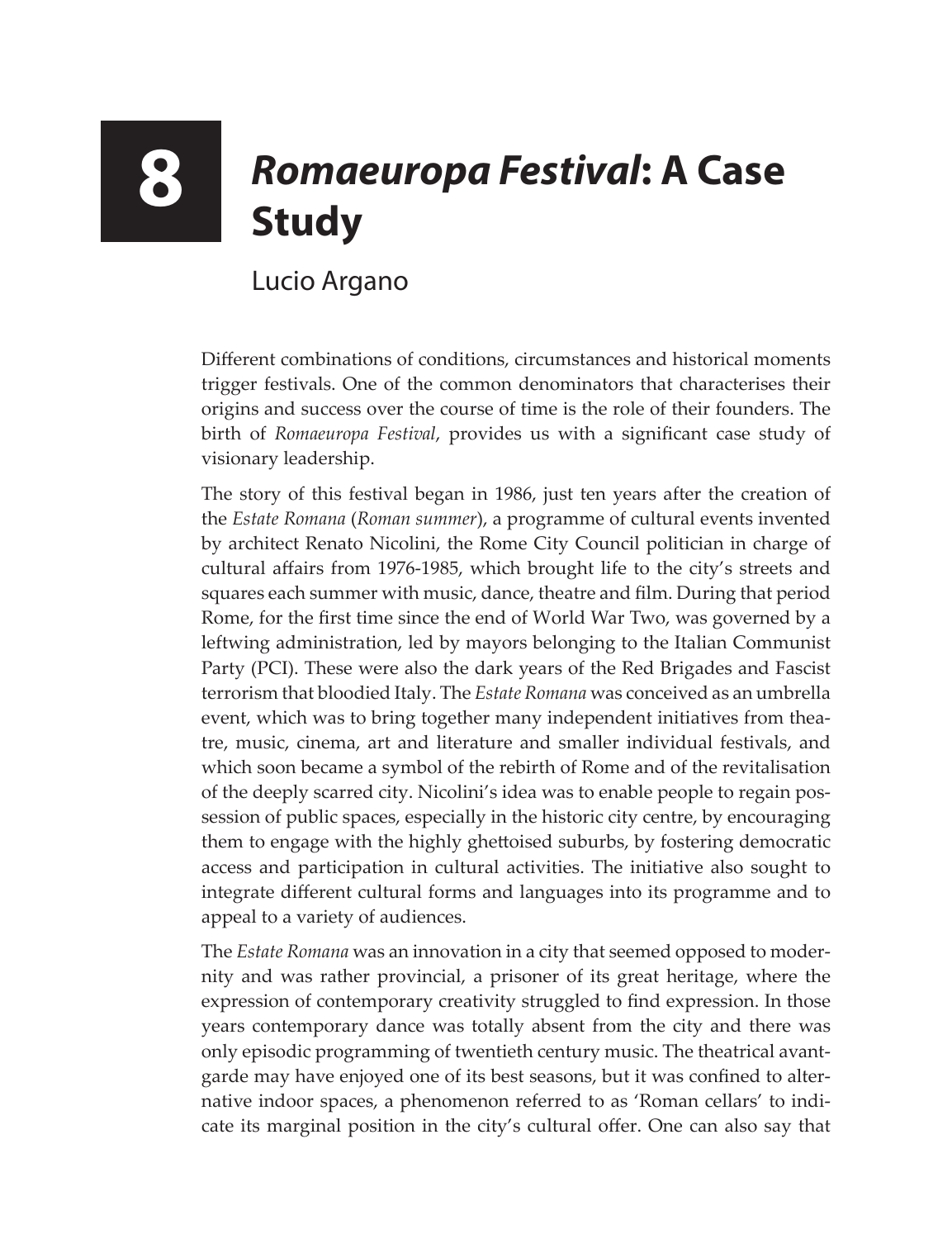in those years Rome was not a significant centre for the contemporary arts, accessible to all audiences, unlike other Italian cities such as Milan, which at that time had a livelier, current focus. The *Estate Romana* was the background for the creation of a festival focused on contemporary creativity. It also suggested a model of public intervention in the field of large scale events, which produced a lively debate between, on the one hand, the proponents of this type of ephemeral action and, on the other, the supporters of cultural policies more aimed at establishing permanent cultural infrastructure providing a year-round programme. However the trigger for *Romaeuropa* was actually found in another fertile context: the European academies in Rome and especially the French Academy. One of the lesser known features of Rome is that it plays host to about thirty academies, mostly of different European countries, but also of countries on other continents, such as Japan, the US and Egypt. Based in and around places of great historical and artistic value, these academies host, for a period of a year or more, artists and intellectuals working in different cultural genres and disciplines. In this way they create a sort of continuity with the Grand Tour, the seventeenth century phenomenon that saw rich young European aristocrats, authors, writers and artists travel through Europe, and through Italy in particular, in order to enhance their education and knowledge of European classical culture.

In 1986 the director of the French Academy in Rome, which is housed in the beautiful Villa Medici, was the writer and director Jean-Marie Drot, who, after arriving in Rome in 1984, immediately became a keen supporter of French-Italian cultural dialogue and of the Academy's role as a 'living' place that communicated with the city. Encouraged by the cultural vibrancy generated by the *Estate Romana*, and convinced that Rome needed to internationalise its cultural offer, he decided that it was time to invest in the contemporary arts. In an interview with Eric Jozsef (2010), Drot indicated that the aims of the project included the desire to make Rome less beholden to and reverential towards the Vatican and to increase the city's engagement with and support of contemporary culture. To use an image recalled by Drot, the French Academy and the new festival were 'smugglers of culture', so that in the spaces they controlled they could be daring and able to experiment with the 'bold shapes of new artistic languages'.

Drot's idea soon became central to the festival. To make it feasible Drot persuaded three more people who shared his passion and vision to become accomplices in his project. These people's support was central to the successful development of the event. The first of the three was Giovanni Pieraccini, then President of Assitalia, one of Italy's largest insurance groups. Pieraccini was a patron who had created a large collection of contemporary visual